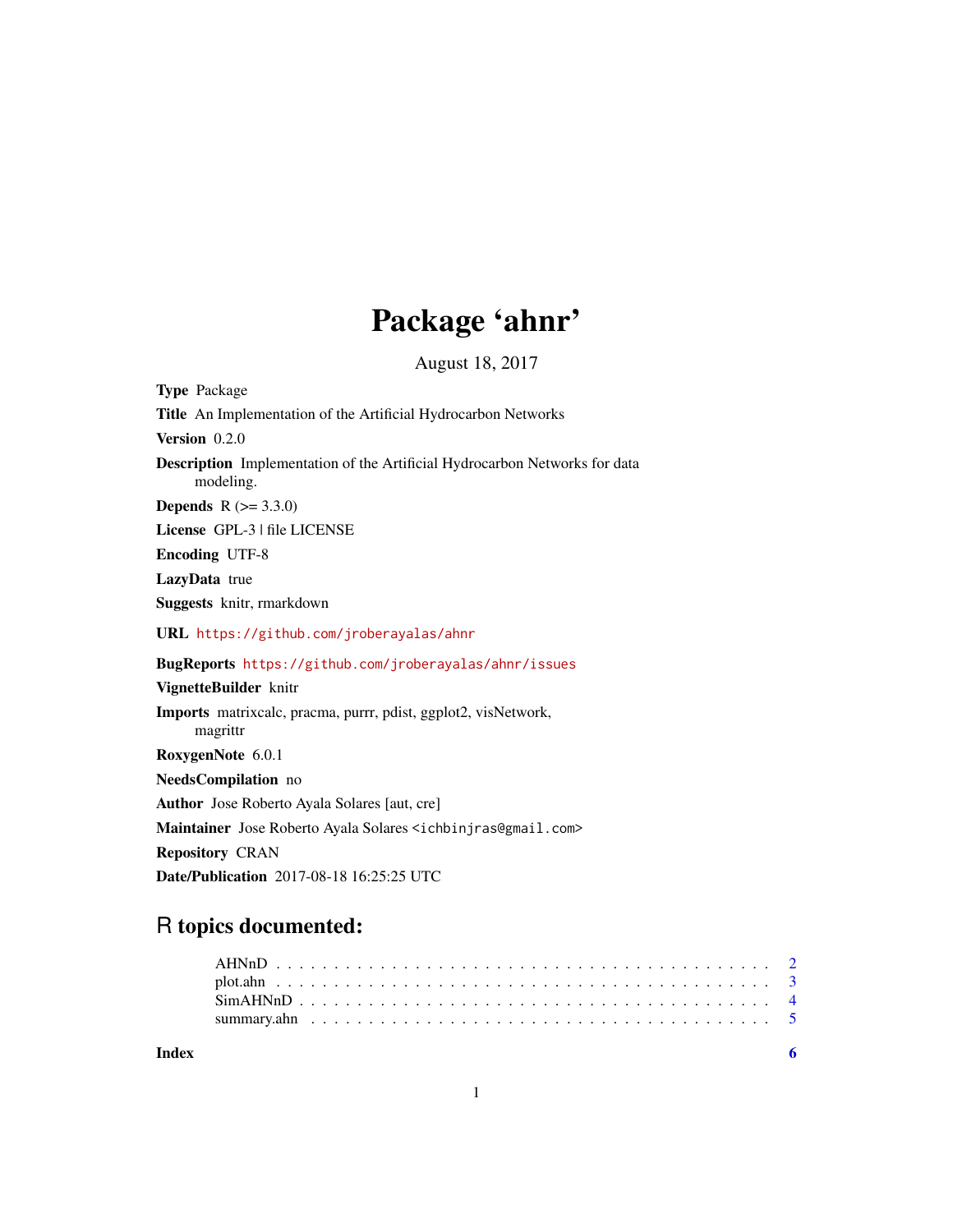<span id="page-1-1"></span><span id="page-1-0"></span>

# Description

Function to train an Artificial Hydrocarbon Network (AHN).

#### Usage

```
AHNnD(Sigma, n, eta, maxIter = 2000)
```
# Arguments

| Sigma   | a list with two data frames. One for the inputs X, and one for the outputs Y. |
|---------|-------------------------------------------------------------------------------|
| n       | number of particles to use.                                                   |
| eta     | learning rate of the algorithm. Default is $0.01$ .                           |
| maxIter | maximum number of iterations.                                                 |

#### Value

an object of class "ahn" with the following components:

- network: structure of the AHN trained.
- Yo: original output variable.
- Ym: predicted output variable.
- eta: learning rate.
- minOverallError: minimum error achieved.
- variableNames: names of the input variables.

```
# Create data
x \le -2 * \text{runif}(1000) - 1;x \leftarrow sort(x)y \leftarrow (x \leftarrow 0.1) * (0.05 * runif(100) + atan(pix)) +(x \ge 0.1 \& x < 0.6) \times (0.05 \times \text{runif}(1000) + \sin(\text{pix})) +(x \ge 0.6) * (0.05 * runif(1000) + cos(pix))# Create Sigma list
Sigma \le list(X = data.frame(x = x), Y = data.frame(y = y))
# Train AHN
ahn <- AHNnD(Sigma, 5, 0.01, 500)
```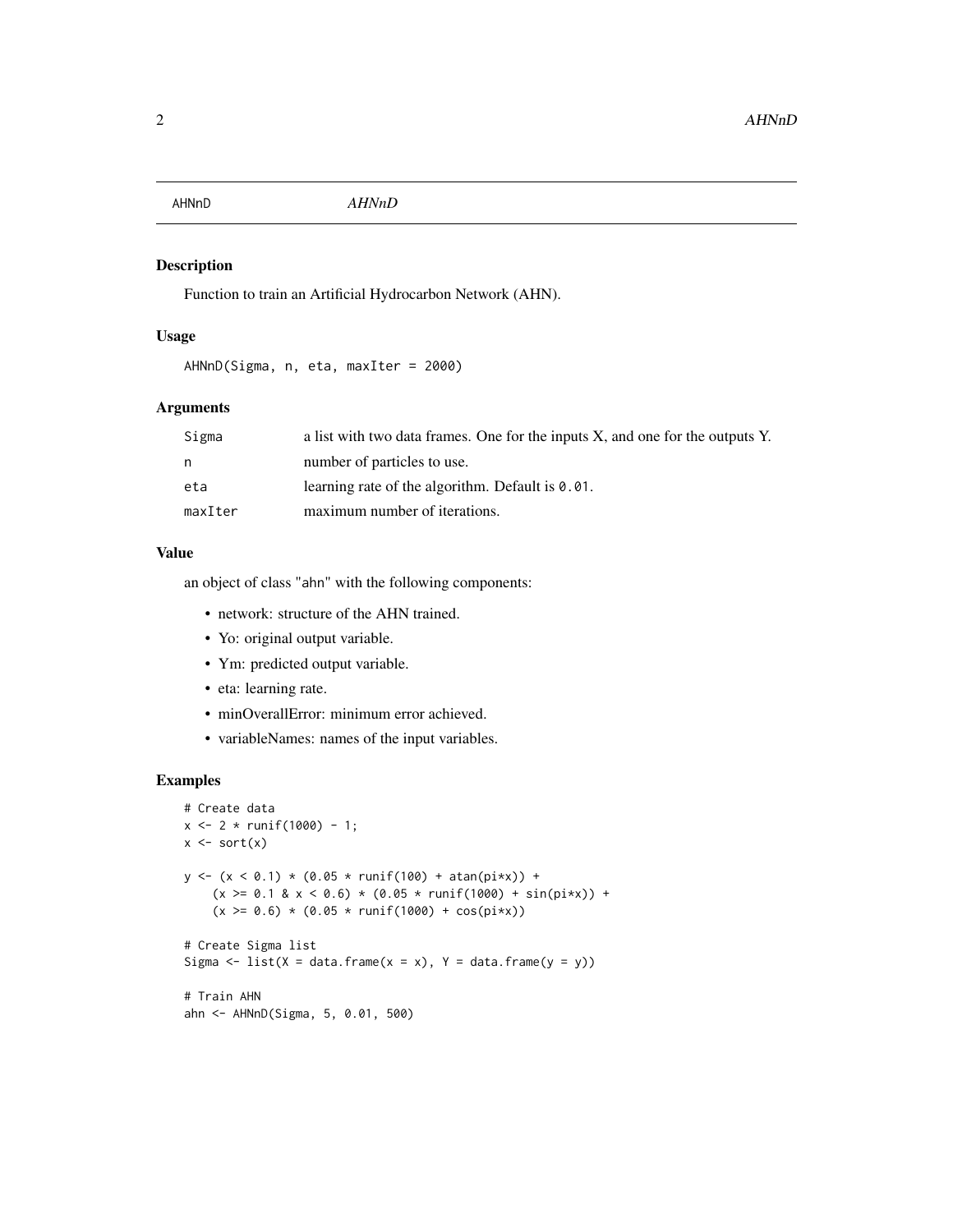<span id="page-2-0"></span>

| plot.ahn | #' plotAHN #' #' @param ahn a list produced from the AHNnD<br>function. $\#$ $\#$ @ return visualization of the AHN. $\#$ @ export $\#$ $\#$ '<br>@examples #' # Create data #' x < - 2 * runif(1000) - 1; #' x < - sort(x)<br>#' #' y <- $(x < 0.1)$ * $(0.05$ * runif(100) + atan(pi*x)) + #' $(x > = 0.1)$<br>& $x < 0.6$ * (0.05 * runif(1000) + sin(pi*x)) + #' (x > = 0.6) * (0.05<br>* runif(1000) + $cos(p_i^*x)$ ) #' #' # Create Sigma list #' Sigma <- list(X)<br>$= data, frame(x = x), Y = data, frame(y = y))$ #' #' # Train AHN #' ahn<br>$\langle$ - AHNnD(Sigma, 5, 0.01, 500) #' #' # Plot AHN #' plotAHN(ahn)<br>#' plotAHN <- function(ahn) vis <- CreateNodesEdges(ahn)<br>$graph \leq$ igraph::graph_from_data_frame(vis\$edges, directed =<br>FALSE, vertices = vis\$nodes) ggraph(graph, layout = 'graphopt')<br>$geom\_edge\_link(aes(start\_cap = label\_rect(node1.name),$<br>$+$ $-$<br>$end\_cap$ = label_rect(node2.name))) + geom_node_text(label<br>$= vis\$ nodes\label) + theme_void() Plot Artificial Hydrocarbon |
|----------|------------------------------------------------------------------------------------------------------------------------------------------------------------------------------------------------------------------------------------------------------------------------------------------------------------------------------------------------------------------------------------------------------------------------------------------------------------------------------------------------------------------------------------------------------------------------------------------------------------------------------------------------------------------------------------------------------------------------------------------------------------------------------------------------------------------------------------------------------------------------------------------------------------------------------------------------------------------------------------------------------------------------------------------------------|
|          | <b>Network</b>                                                                                                                                                                                                                                                                                                                                                                                                                                                                                                                                                                                                                                                                                                                                                                                                                                                                                                                                                                                                                                       |

# Description

Plot method for objects of class ahn.

# Usage

## S3 method for class 'ahn' plot(x, ...)

# Arguments

| X        | an object of class "ahn" produced from the AHNnD function. |
|----------|------------------------------------------------------------|
| $\cdots$ | further arguments passed to visNetwork functions.          |

#### Value

dynamic visualization of the AHN.

```
# Create data
x \le -2 * \text{runif}(1000) - 1;x \leftarrow sort(x)y \le -(x \le 0.1) * (0.05 * runif(100) + atan(pix)) +(x \ge 0.1 \& x < 0.6) \times (0.05 \times \text{runif}(1000) + \sin(\text{pix})) +(x \ge 0.6) * (0.05 * runif(1000) + cos(pix))# Create Sigma list
Sigma \le list(X = data.frame(x = x), Y = data.frame(y = y))
```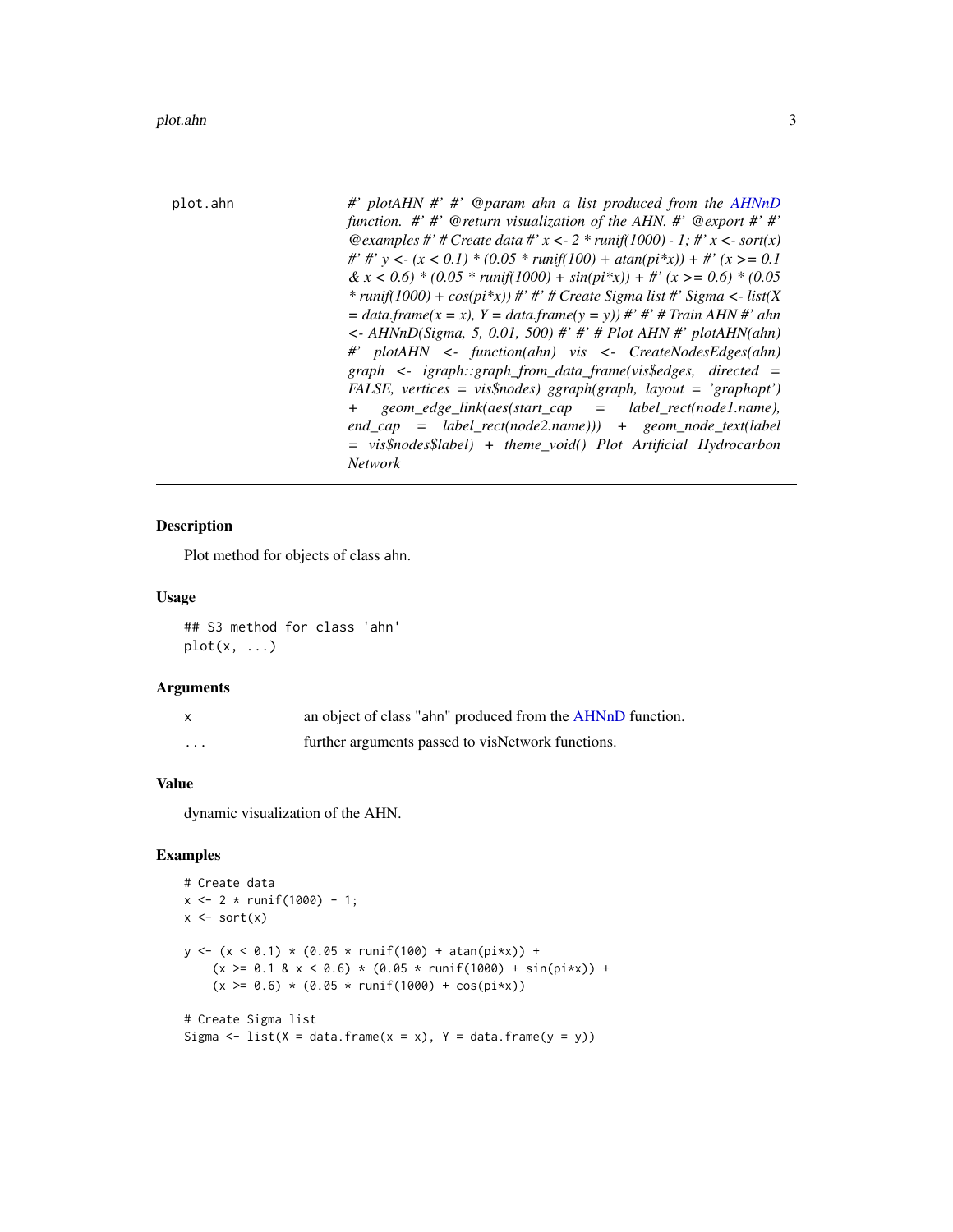```
# Train AHN
ahn <- AHNnD(Sigma, 5, 0.01, 500)
# Plot AHN
plot(ahn)
```
SimAHNnD *SimAHNnD*

#### Description

Function to simulate a trained Artificial Hydrocarbon Network.

#### Usage

SimAHNnD(ahn, X)

# Arguments

| ahn | an object of class "ahn" produced from the AHNnD function. |
|-----|------------------------------------------------------------|
|     | data frame with the inputs X to be predicted.              |

#### Value

predicted output values for inputs X.

```
# Create data
x \le -2 \times \text{runif}(1000) - 1;x \leftarrow sort(x)y \leftarrow (x \leftarrow 0.1) * (0.05 * runif(100) + atan(pix)) +(x \ge 0.1 \& x < 0.6) \times (0.05 \times \text{runif}(1000) + \sin(\text{pix})) +(x \ge 0.6) * (0.05 * runif(1000) + cos(pix))# Create Sigma list
Sigma \le list(X = data.frame(x = x), Y = data.frame(y = y))
# Train AHN
ahn <- AHNnD(Sigma, 5, 0.01, 500)
# Test AHN
X \le - data.frame(x = x)ysim <- SimAHNnD(ahn, X)
```
<span id="page-3-0"></span>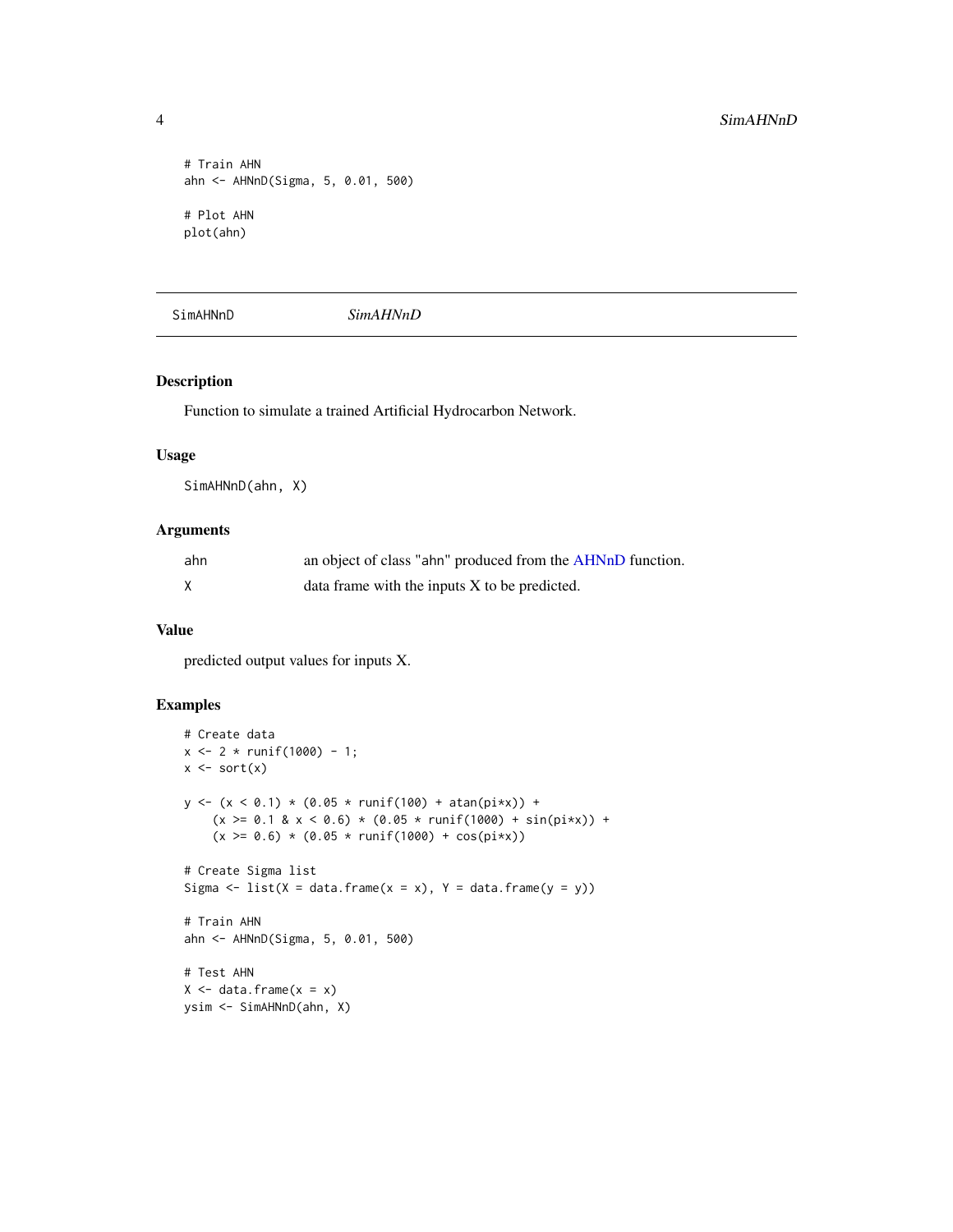<span id="page-4-0"></span>

# Description

Summary method for objects of class ahn.

# Usage

```
## S3 method for class 'ahn'
summary(object, ...)
```
### Arguments

| object   | an object of class "ahn" produced from the AHNnD function. |
|----------|------------------------------------------------------------|
| $\cdots$ | further arguments passed to or from other methods.         |

# Value

summary description of the AHN.

```
# Create data
x \le -2 * \text{runif}(1000) - 1;x \leftarrow sort(x)y \le -(x \le 0.1) * (0.05 * runif(100) + atan(pix)) +(x \ge 0.1 \& x < 0.6) \times (0.05 \times \text{runif}(1000) + \sin(\text{pix})) +(x \ge 0.6) * (0.05 * runif(1000) + cos(pix))# Create Sigma list
Sigma \le list(X = data.frame(x = x), Y = data.frame(y = y))
# Train AHN
ahn <- AHNnD(Sigma, 5, 0.01, 500)
# Summary AHN
summary(ahn)
```